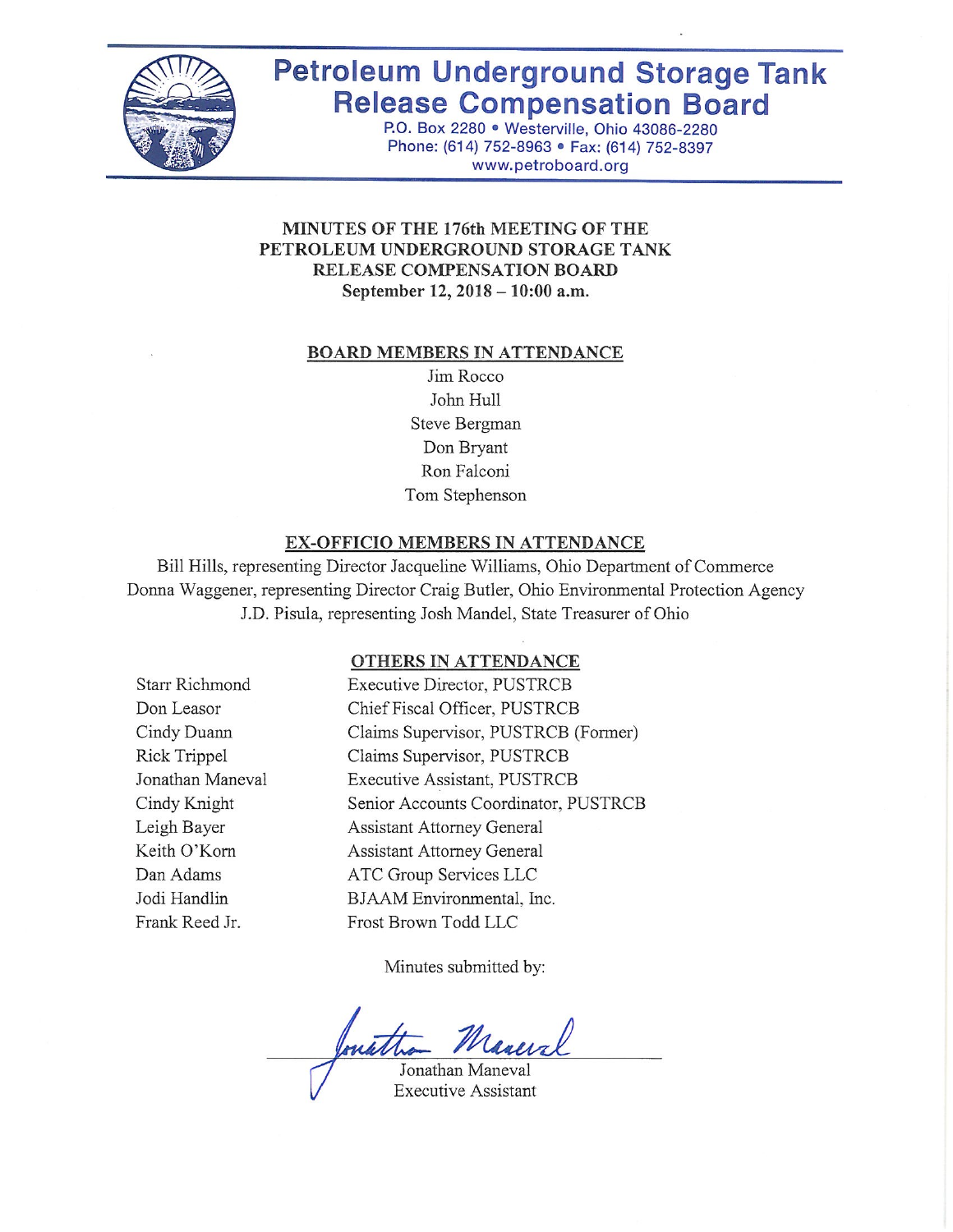## **Call to Order:**

Chairman Rocco convened the one hundred and seventy-sixth meeting of the Petroleum Underground Storage Tank Release Compensation Board on Wednesday, September 12, 2018.

The following members were in attendance: Jim Rocco; John Hull; Steve Bergman; Don Bryant; Ron Falconi; Tom Stephenson; Bill Hills, representing Director Jacqueline Williams, Ohio Department of Commerce; Donna Waggener, representing Director Craig Butler, Ohio Environmental Protection Agency; and J.D. Pisula, representing Josh Mandel, State Treasurer of Ohio.

The following members were not present: Scott Fleming and Stephen Hightower II.

## **Minutes:**

Chairman Rocco asked if there were any comments or questions regarding the minutes from the June 13, 2018 Board meeting and there were none. Vice-Chairman Hull moved to approve the minutes. Mr. Bergman seconded. A vote was taken and the following members voted in the affirmative: Ms. Waggener and Messrs. Bergman, Hills, Hull, Rocco, and Stephenson. Messrs. Bryant, Falconi, and Pisula abstained. The minutes were approved as presented.

## **Election of Officers and Committee Member Appointments:**

Chairman Rocco requested motions from the floor for the nomination of officers for the upcoming year. Vice-Chairman Hull made a motion to re-elect Jim Rocco as the Chairman. Mayor Falconi seconded. Hearing no other nominations, a vote was taken and all were in favor. Mr. Rocco will remain as Chairman.

Mr. Stephenson made a motion to re-elect John Hull as the Vice-Chairman. Mayor Falconi seconded. Hearing no other nominations, a vote was taken and all were in favor. Mr. Hull will remain as Vice-Chairman.

## *Rules and Finance Committee Appointments*

Chairman Rocco stated that the Chairman and Vice Chairman serve on both the Finance and Rules Committees. Chairman Rocco then appointed Mr. Stephenson and the designee from the State Treasurer's Office to serve on the Finance Committee. He appointed Messrs. Bergman, Bryant, and Falconi to serve on the Rules Committee.

## *2019 Meeting Dates*

Chairman Rocco set the following meeting dates: January 9, February 13 (tentative), March 13, June 12, September 11, and November 20, 2019. All meetings will begin at 10:00 a.m.

## **BUSTR Report:**

Chairman Rocco called upon Bill Hills, Bureau Chief, to present the Bureau of Underground Storage Tank Regulations' (BUSTR) report.

Mr. Hills reported that two LUST (leaking underground storage tank) grant funded positions are currently vacant due to the death of a release prevention coordinator and an intermittent employee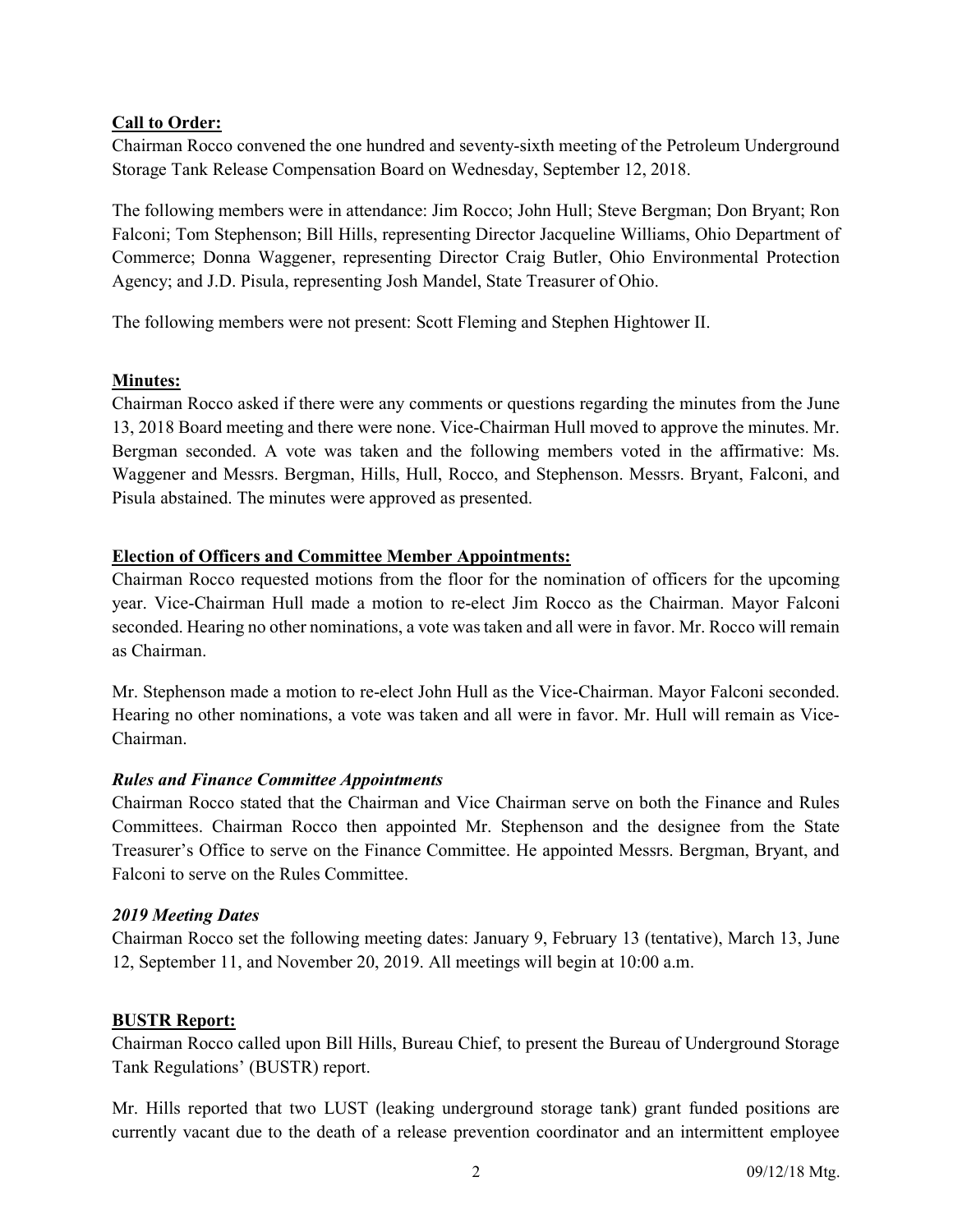accepting a full-time job. He said that the intermittent employee had been assisting as file room clerk and explained that internal personnel adjustments have been made in order to timely respond to public records requests. He noted that both positions are unfilled due to a hiring freeze.

Mr. Hills stated that, during this fiscal year, 65 sites with petroleum underground storage tank (UST) releases are being researched to identify the parties responsible for the investigation and cleanup of the releases. He reported that 49 grants had been awarded through the Abandoned Gas Station Cleanup Grant Program. He noted that previous BUSTR reports had indicated that 51 grants had been awarded, but two grants were disqualified by the Ohio Development Services Agency. He stated that about \$9.68 million of the \$30 million available to local government entities to cleanup abandoned gas station sites had been expended.

Mr. Hills stated that BUSTR had been awarded \$1.983 million in LUST grant monies for fiscal year 2019. He noted the grant amount did not change from the previous year, but that it included an additional \$40,000 of funds remaining from fiscal year 2018 had been carried forward. He said the UST grant request for fiscal year 2020 is being finalized and noted the current UST grant was \$804,000. He stated that federal funding through the UST and LUST grants had been cut substantially in the previous four to five years.

Mr. Hills reported that certified installer and certified inspector courses will be held at the State Fire Marshal Academy in February and March of 2019. He explained that these courses were designed specifically for cities with delegation of authority and over the past six months there has been an increase in fire departments seeking delegation of authority from the State Fire Marshal.

Mr. Hills said BUSTR had increased the annual registration fee from \$50 per tank to \$100 per tank and registration fees totaling \$1.844 million had been collected for the fee cycle. He pointed out this was a \$900,000 increase from the previous year.

Mr. Hills reported, for the week ending September 1, 2018, there were 54 new inspections performed for a total of 6,346 inspections for the three-year inspection cycle. He said that 16 NFAs (no further actions) were generated during the week ending September 1, 2018, for a total of 438 NFAs for the grant cycle ending September 30, 2018.

Mr. Hills stated that, as of September 1, 2018, there were 21,202 registered USTs and 3,556 owners of 7,169 registered facilities. He said BUSTR had granted no further action status for 30,312 petroleum release incidents throughout Ohio.

# **Financial Reports:**

Chairman Rocco called upon Don Leasor, Chief Fiscal Officer, to present the financial reports.

# *Audit Update*

Mr. Leasor said the auditors are scheduled to begin their in-house portion of the audit in late October. He said the audited financial statements are due to the Auditor of State by December 31, 2018, and the goal is to have the audited financial statements presented at the November Board meeting in order to meet the December deadline.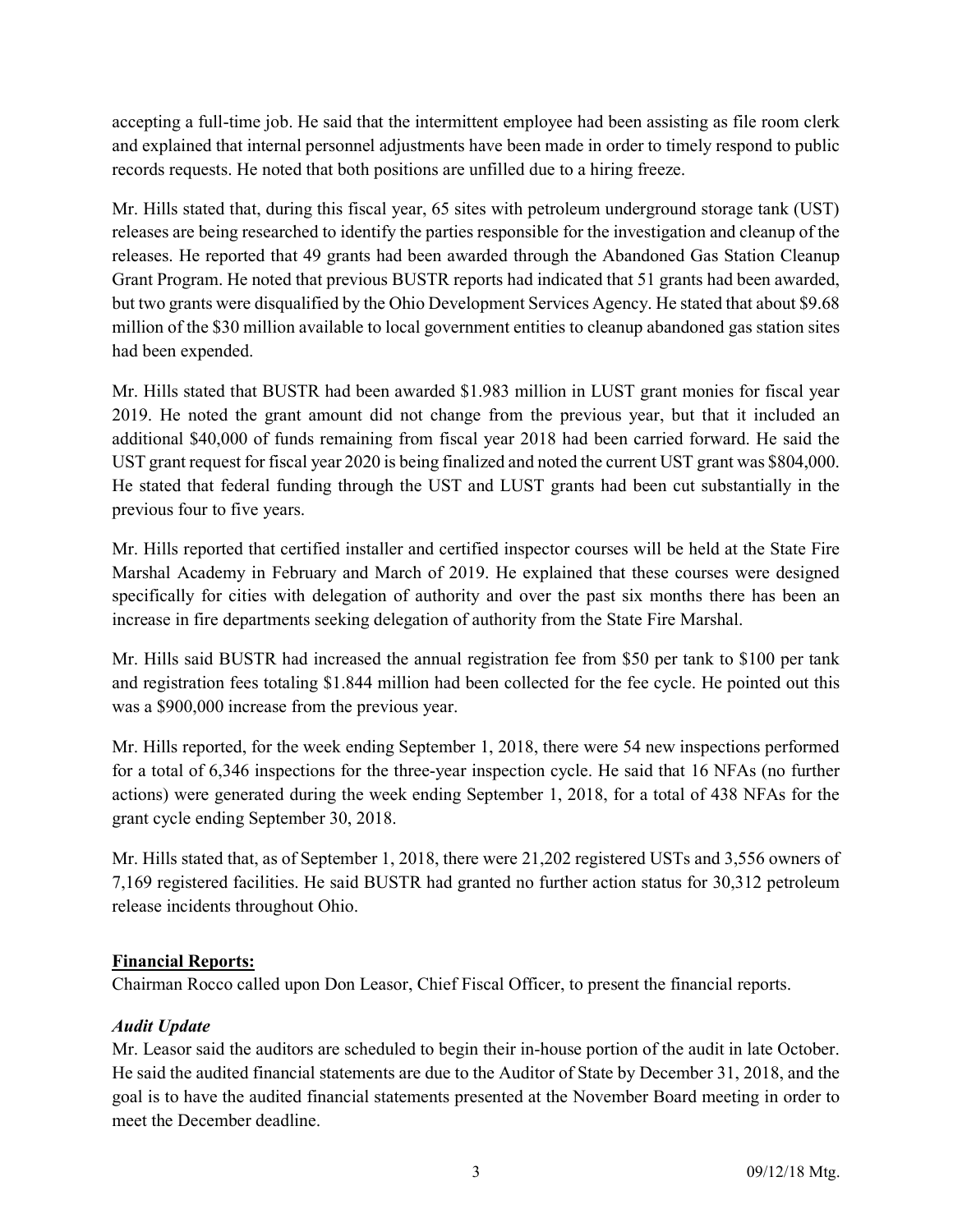## *May, June, and July Financials*

Mr. Leasor said the May, June, and July financials were emailed to each member. He asked if there were any questions or concerns regarding these reports and there were none.

Mr. Leasor reported that, as of September 11, 2018, the unobligated account balance is \$26.8 million. He said this amount includes \$10.8 million in STAR Ohio and the custodial account, and the \$16 million invested in U.S. treasuries and U.S. agency callable bonds. He said the obligated account balance for the payment of claims is just under \$7.4 million.

Mr. Leasor said tank revenues would be discussed as part of his fee statement statistics report.

Mr. Leasor reported that, as of July 31, expenses should be about 8.3% of the amounts budgeted for fiscal year 2019. Mr. Leasor said the claims expense for the month of July was \$140,600, and approximately \$1,640,000 had been paid for claims since July 1, 2018. He said this is 18.2% of the \$9 million obligated by the Board for the payment of claims for fiscal year 2019 and noted the amount is on target for where it should be to be at this point in the fiscal year.

Mr. Leasor said the operating expenses for the month of July were about \$171,200. He pointed out that rent expense was 16.4% of the amount budgeted. He said this was due to lease payments for the months of July and August both being made in the month of July. He said that printing and copying expenses were about 14.7% of the amount budgeted, and explained that costs for the printing of Certificate of Coverage forms in June were not billed and paid until July.

Mr. Leasor reported that legal and professional expenses were 10.4% of the amount budgeted. He said that fees for the Assistant Attorney General services from the 4th quarter of fiscal year 2018 were paid in the month of July. He noted that telephone expenses were 16% of the amount budgeted. He explained that this was due to the payment for both the months of July and August being made in July.

Mr. Leasor said all other expenses are at or below where they should be at this time in the fiscal year.

Mr. Pisula asked when the Finance Committee would be meeting next and Chairman Rocco said the committee would be meeting prior to the November Board meeting. Mr. Pisula commented that the Fund's cash allocation appears to be 10 times the Board's annual operating expenses and the Finance Committee should probably reassess how the Fund is currently invested and Chairman Rocco agreed.

# *Fee Statement Statistics*

Mr. Leasor said as of September 11, 2018, the per-tank fees collected for the current 2018 program year were approximately \$8.1 million, which represents 96% of the billed amount. He said that between July 1, 2018, and September 11, 2018, approximately \$94,200 was collected for prior years' fees, net of refunds of \$31,370.

Mr. Leasor said, for the 2018 program year, 15,270 tanks were billed at the standard deductible (\$55,000) per-tank fee and about 5,560 tanks were billed at the reduced deductible (\$11,000) per-tank fee. Mr. Leasor said as of September 11, 2018, the fees had been paid at the standard deductible rate for 14,450 tanks and at the reduced deductible rate for about 5,370 tanks. He said fees for a total of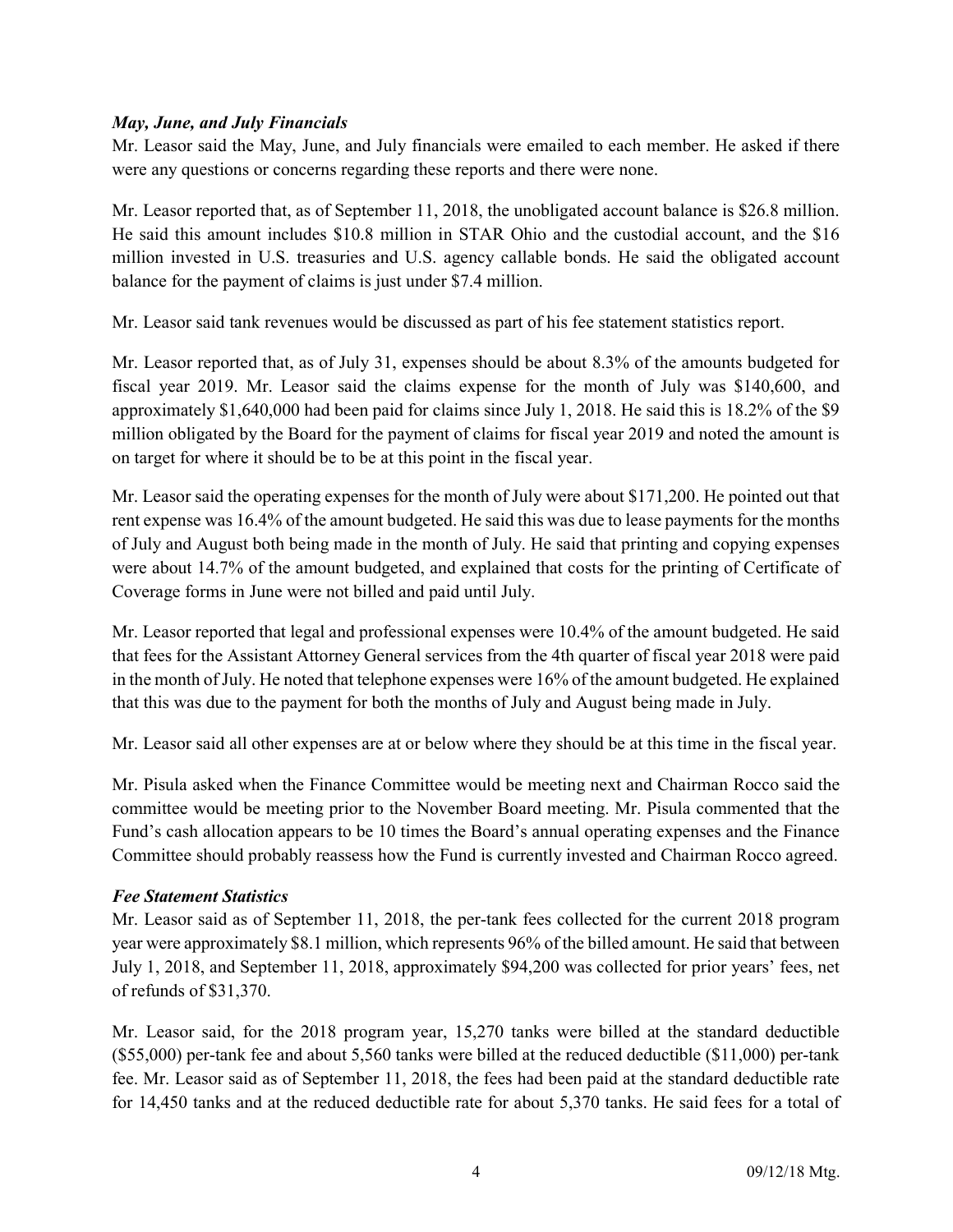19,828 tanks had been paid by 3,006 owners. He said this compares to fees being paid for 20,054 tanks by 3,082 owners for the same period of time in the prior year.

Mr. Leasor said, for the program year ended June 30, 2018, fees had been paid for a total of 20,500 tanks by 3,166 owners.

Mr. Leasor said the \$8.2 million collected to date represents 96.7% of the \$8.45 million budgeted for the 2018 program year. He said so far, for program year 2018, 97.5% of the fees had been received for the 20,320 tanks budgeted.

# **Compliance and Fee Assessment Report:**

Chairman Rocco called on Cindy Knight, Senior Accounts Coordinator, to present the compliance and fee assessment report.

Ms. Knight explained that the totals presented in the program year 2018 column are from July 1 through August 31, 2018. She said as of August 31, 2018, refunds totaling \$29,352 had been paid to 23 owners and noted the amount of pending refunds totals \$1,324,874. She stated that \$16,540 in refunds was used to offset outstanding fees that had been identified.

Ms. Knight explained that the compliance staff has a goal to process \$225,000 in refunds each year; this amount includes refunds paid and refund credits that are applied to outstanding fees. She said as of August 31, 2018, the refunds paid and the refunds used to offset outstanding fees total \$45,892, which is 20% of the compliance section's goal. She commented that there is now a staff member dedicated to managing refunds and preparing refunds for payment. She explained that the position has been vacant since 2015, and it is now likely that the staff will meet or even exceed the goal this program year.

Ms. Knight reported that as of August 31, 2018, the fees collected by the Attorney General's Office and Special Counsel less collection costs totaled \$64,470. She said no accounts have been certified to the Attorney General's Office for collection since July 1, 2018, and the next certification is expected to occur in October.

Ms. Knight said five Orders Pursuant to Law were under appeal and information to support these appeals is expected. She said one Determination to Deny a Certificate of Coverage was appealed, the Board upheld the Director's Determination, and it was then appealed to the Court of Common Pleas.

Ms. Knight said that two Ability to Pay Applications are pending review. The Ability to Pay program allows former UST owners experiencing financial difficulty to apply for and receive a determination of their ability to pay delinquent fees.

Ms. Knight reported that, as of September 5, 2018, a total of 2,496 Certificates of Coverage had been issued for program year 2018. She noted that 3,066 Certificates of Coverage had been issued for program year 2017. She said there are 500 Applications for Certificates of Coverage currently in process. She said that, as of September 5, 2018, there was one owner with an unresolved Pending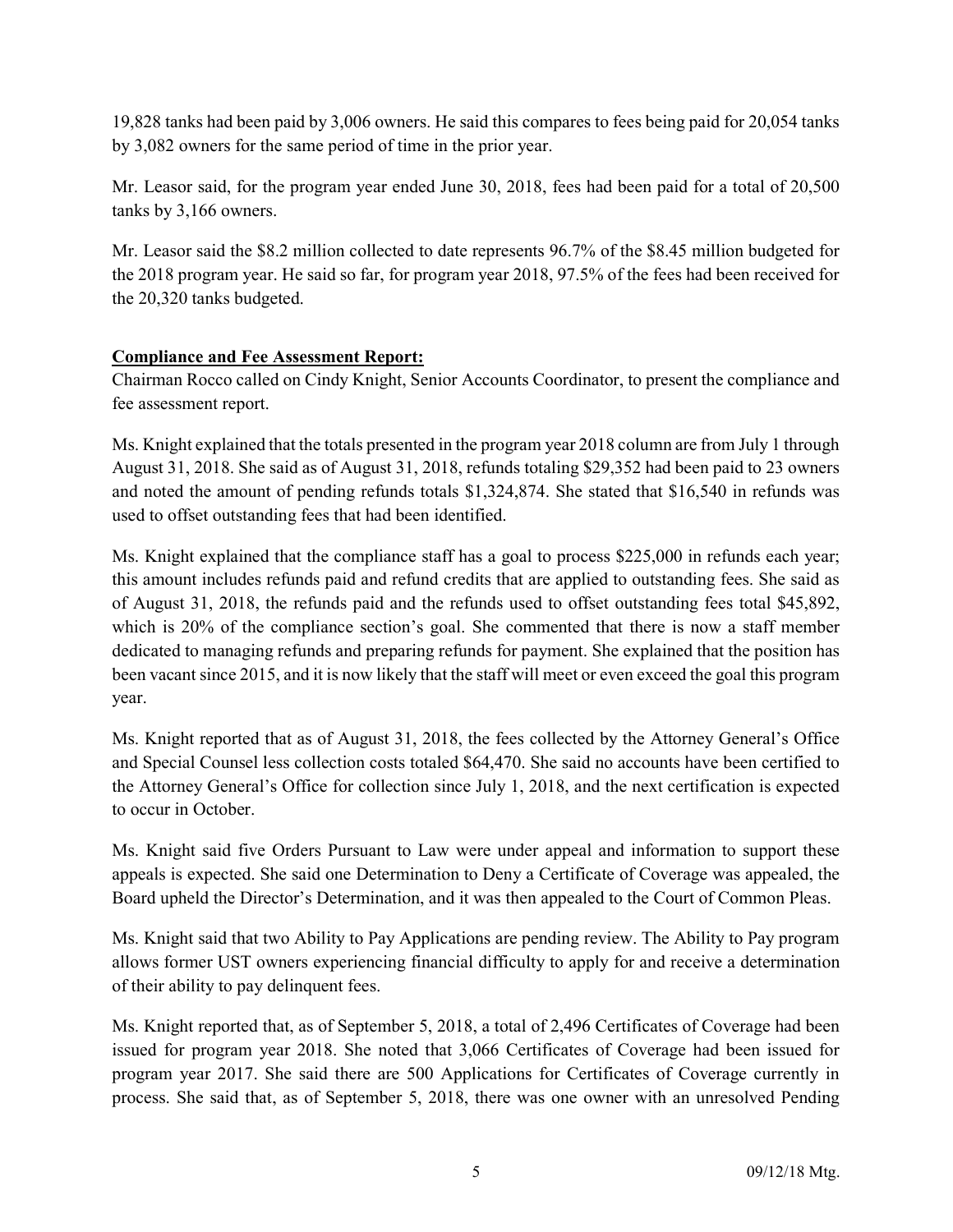Denial of the Certificate of Coverage, and one owner had been issued a Determination to Deny a Certificate of Coverage.

Ms. Knight stated that there are 47 uncashed refund checks that total \$40,210. She said more information has been requested from 11 owners with possible refunds totaling \$14,735. She said there are an additional 36 owners with possible refunds totaling \$67,380 that have not responded to the final request for more information.

Vice-Chairman Hull asked if there is a process for closing out refunds for unresponsive tank owners. Executive Director Richmond explained that for uncashed checks, if the money remains unclaimed for five years, then the money is forfeited to the Fund. She said for those pending refunds for which the requested information has not been received, the money sits in a pool until such time that a determination is made whether the refund my processed in whole or in part, without the requested information.

# **Claims Reports:**

Chairman Rocco announced that Cindy Duann, the Claims Supervisor, would be retiring at the end of September and this will be her final presentation of the claims reports. He then called on Ms. Duann to present the reports.

Ms. Duann said as of September 4, 2018, the total maximum liability of in-house open claims is \$29.6 million. She said that using the more current claim payout ratio of 80%, the actual anticipated claim liability of unpaid in-house claims is about \$23.7 million.

Ms. Duann reported that, as of September 4, 2018, a total of 1,522 claims with a total face value above the deductible amount were pending review. She noted that claims received in the months of June and July 2018 are currently being reviewed by the staff.

Ms. Duann stated that, as of September 4, 2018, a total of 13 claim settlement determinations were under appeal. She noted that this is lower than the average of 18 claim settlement determinations that are typically under appeal.

Ms. Duann reported that, during the 2017 program year, 590 claim applications were received and 695 claims were either settled or closed. She noted the number of claims received and settled are both lower than the previous year's average. However, the total claim settlement offer was \$8.2 million which was higher than the previous year. She said this was due to the face value of the claims and the claim payout ratio being higher. She said the average per claim payout was about \$13,000 and the average claim payout was 82.2% of the net value. She noted the average percentage of disallowed costs at 14.8% was lower than previous years.

Ms. Duann said that, in the months of July and August, 114 claims were received, and a total of 63 claims were settled. She mentioned that due to the transition and training of personnel, the number of claim settlements will likely remain low during the next few months.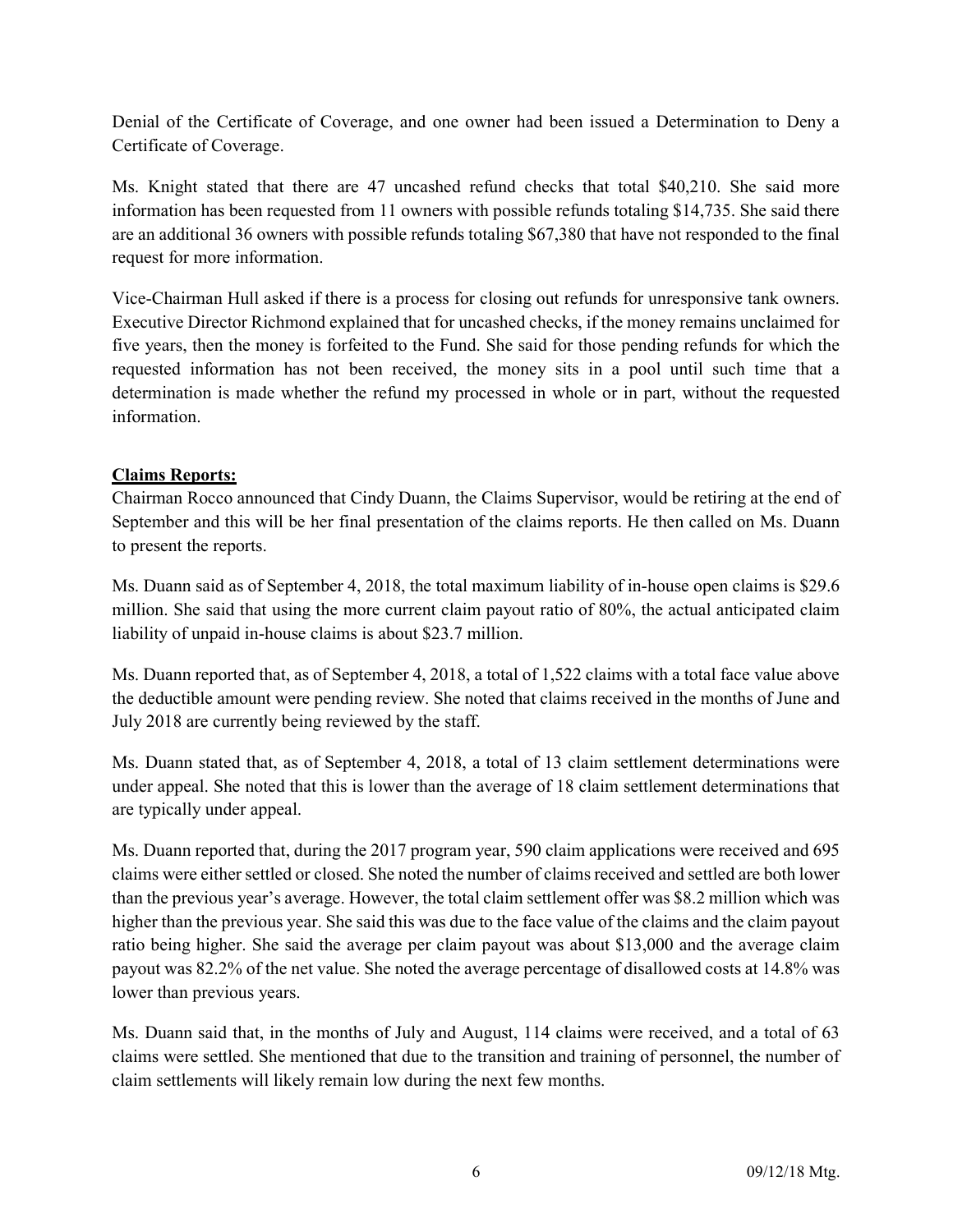Ms. Duann said that, during the 2017 program year, 78 eligibility applications were received and that 82 eligibility determinations were issued. She said of these eligibility determinations, 42 were approved and 40 were denied. She said the denied applications were primarily denied for no release being demonstrated or no corrective action work being required by BUSTR.

Ms. Duann said that, in the months of July and August, 10 eligibility applications were received and that nine eligibility determinations were issued. She said currently, 32 applications are pending review and four determinations are under appeal.

Ms. Duann reported that during the 2017 program year, a total of 129 requests for cost pre-approval had been received and 132 cost pre-approval notifications had been issued. She pointed out that the number of cost pre-approval requests for new remedial action plans and for annual remedial action plan activities remain high, indicating there are a high number of releases requiring long term corrective action work.

Ms. Duann reported that during the months of July and August, 16 requests for cost pre-approval had been received and 23 cost pre-approval notifications had been issued. She said currently, 26 cost preapproval requests are pending review.

Vice-Chairman Hull commented that he was somewhat intimidated by Ms. Duann's reports when he first joined the Board, but found comfort in knowing that she really understood everything going on. He commended her for doing a great job in presenting a competent face for the staff to the community. He said that she's been fair with claim settlements and has really done a wonderful job.

# **Unfinished Business:**

# *Subrogation – The Hartley Company vs. Jones & Frank*  **Claim # 4882-0013/07/10/14, Facility – Troy Gulf Station**

Chairman Rocco said that Frank Reed from the law firm Frost Brown Todd LLC was attending the meeting and had asked to address the Board concerning certain litigation involving the Board. Chairman Rocco said that because the Board is now a party in the case, any discussion of the matter should be held until the Board adjourned into executive session later in the meeting. He then called on Mr. Reed to address the Board. However, Assistant Attorney General Keith O'Korn interjected and asked to introduce himself, and Chairman Rocco agreed.

Mr. O'Korn stated that Mr. Reed's client has sued the Board and served the Board with a complaint on September 4, 2018. Mr. O'Korn explained that he is the Board's assigned counsel in the litigation and was attending the Board meeting in order to present and discuss the pending court action during the executive session in accordance with the Ohio Meetings Act.

Mr. O'Korn stated that Mr. Reed did not notify the Attorney General's Office that he would be attending the meeting with the intent of speaking to the Board about the pending court action and felt it inappropriate for him to talk about the case. He expressed that he and the Attorney General's Office objected to Mr. Reed addressing the Board and stated that their recommendation is that the Board not discuss the matter with Mr. Reed at all.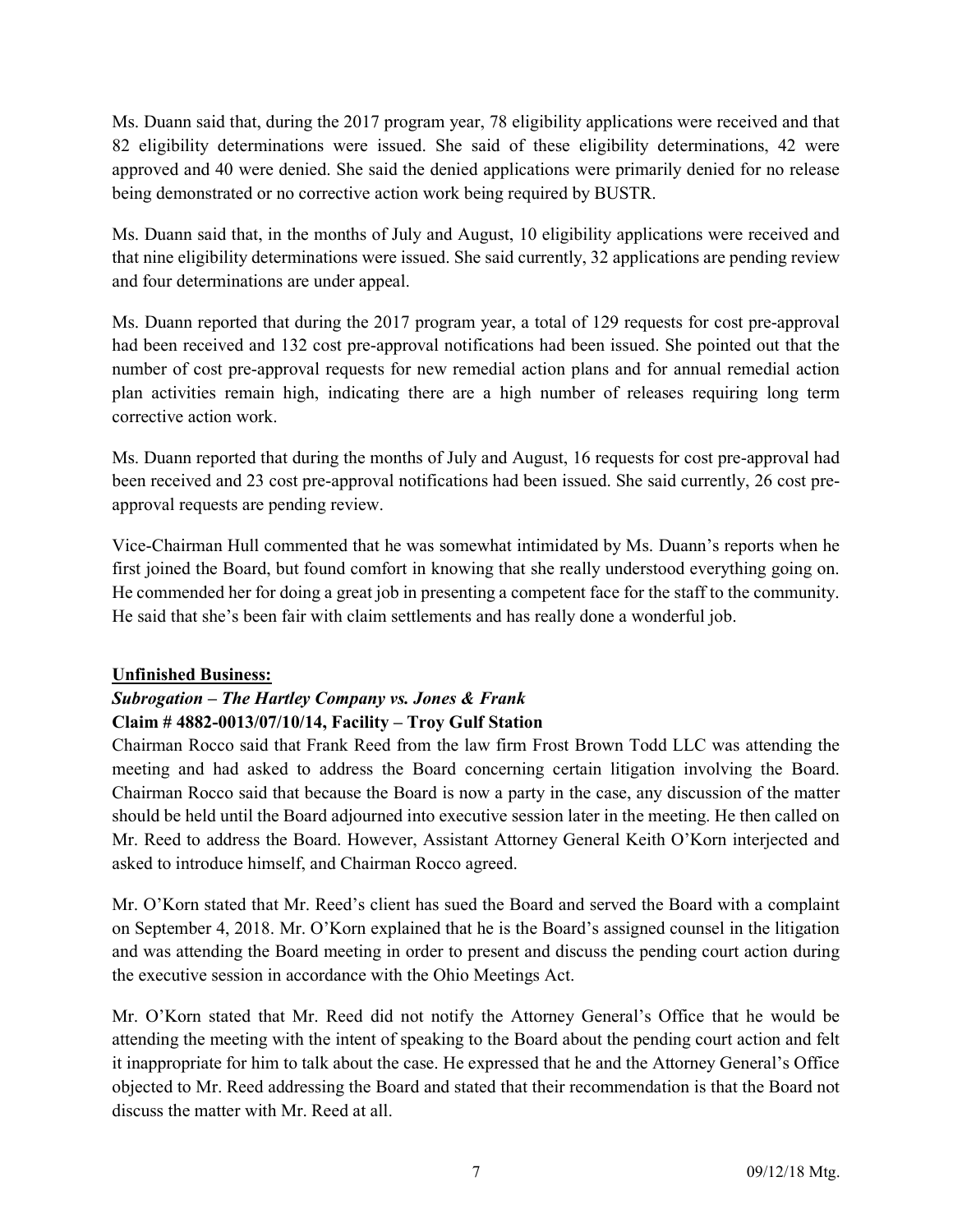Mr. Reed apologized to Mr. O'Korn saying the reason he had not notified the Attorney General's Office of his intention to address the Board was due to the unexpected death of his mother. He then provided a summary of the events that occurred at a gas station owned by the Hartley Co. in Troy, Ohio. He explained that a pump at the station was not operating properly and the Hartley Co. hired a UST maintenance company known as Jones & Frank to investigate and fix the issue. He said a technician performed some work on a swift check valve and advised the station manager that the UST system had been repaired. However, thereafter product inventory reconciliation records indicated there was a loss of product and the Hartley Co. sent Jones & Frank to investigate the issue again. He said the technician believed the problem to be a totalizer on a dispenser and the technician replaced it. After continued indications of product loss, the Hartley Co. sent their own technicians to the station and found fuel leaking from the swift check valve which had not been properly tightened. He said the leak resulted in 8,800 gallons of fuel leaking from the tank system and the corrective actions to clean up the release are estimated to be about \$1.2 million.

Mr. Reed stated that the Hartley Co. believes Jones & Frank to be responsible for the release as a result of a faulty repair by its technician, and a complaint was filed against them in the Miami County Court of Common Pleas in order to recover money for the damages. He said the case was moved to federal court and the federal judge decided the Board was a necessary party to the case. He explained that the Attorney General's Office correctly argued that the Board was prohibited from being made a party because the 11th Amendment of the U.S. Constitution protects the state from being joined as a defendant in federal court. He said the federal judge then remanded the case back to state court where the judge ordered him to make the Board a party in the lawsuit. He stated that he wants the case to go to trial because he doesn't believe the case can be settled and asked the Board to help his client by telling the judge that the case should go to trial. He said the Board would not be paying anything beyond what would ordinarily be paid through the processing of claims. He stated that if the Hartley Co. wins the case, then Jones & Frank will be required to pay for the cleanup work and the Board would be reimbursed for any claim payments made to the Hartley Co.

## **New Business:**

## *Hardship Applications*

Chairman Rocco called upon Starr Richmond, Executive Director, to present the hardship applications.

Ms. Richmond stated that the Board's rule 3737-1-08 provides for an owner experiencing financial hardship to apply for hardship status with the Fund. She said granting hardship status allows for the acceleration of the review of the claims submitted by the owner. Ms. Richmond noted that granting hardship status does not increase the amount of reimbursement to the tank owner. She stated that accelerating the review of the claim reduces the financial burden the owner would experience if the claims were reviewed and settled in the normal course of business. She said, once granted, the hardship status remains in effect for a one-year period and, at that time, the owner may reapply for hardship status.

Ms. Richmond stated that, in determining hardship status, the application and a minimum of two years of income tax records are reviewed. She said, in addition, a U.S. Environmental Protection Agency (U.S. EPA) financial capacity test is used to evaluate the owner's cash flow and determine whether the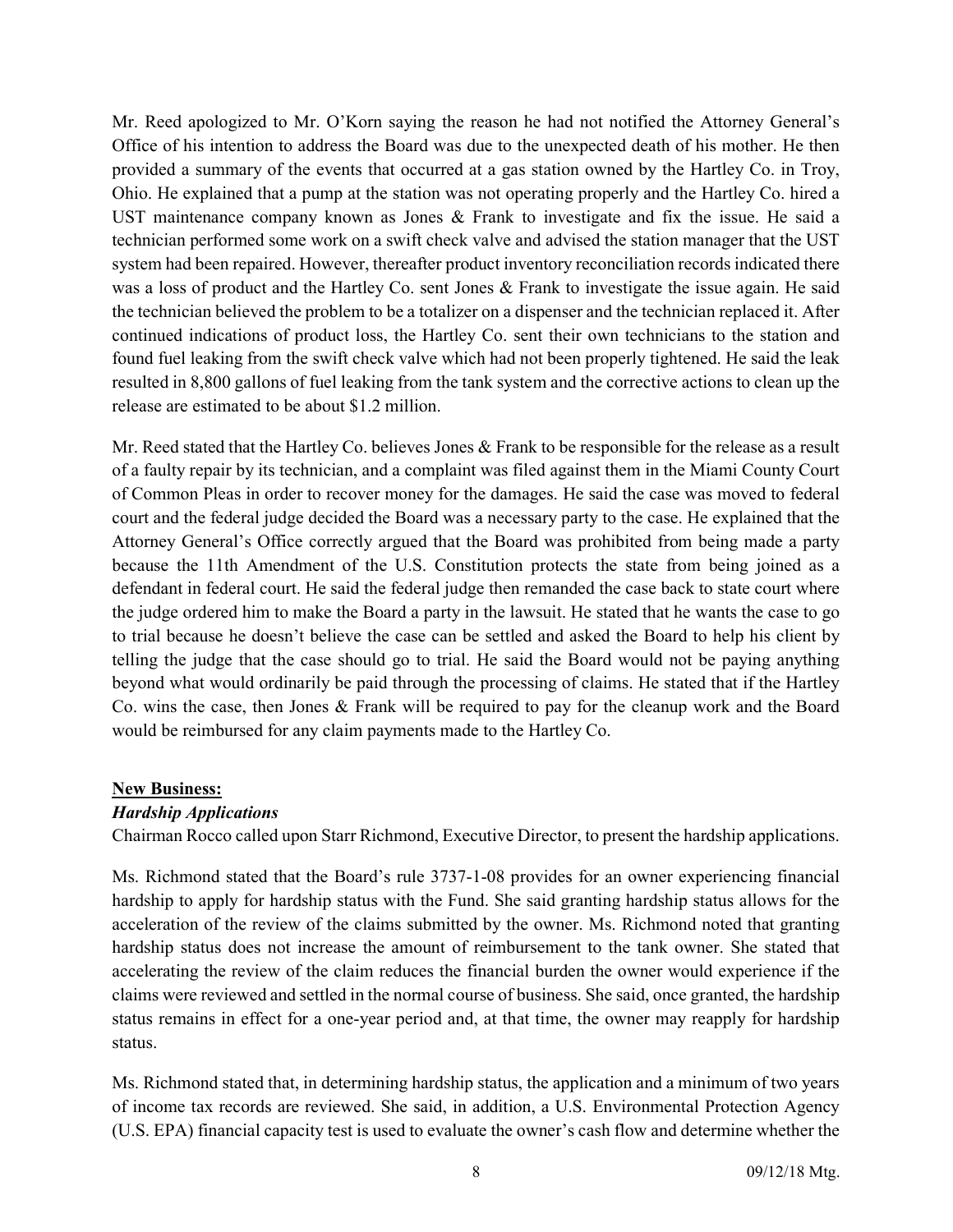owner is able to carry debt, in which case, the owner could finance the costs of corrective actions over time.

## **Claim # 11924-0001/10/26/95, Owner – Herbert Adams**

Ms. Richmond said that Herbert Adams is the responsible person for a program year 1995 release at 409 Church Street in Bradner, Ohio. She said this is his fifth request for hardship status and should be his last request because an NFA was issued for the release in June 2018. She said, to date, the Fund has reimbursed almost \$525,000 for corrective actions for this release.

Ms. Richmond said there are currently no claims pending review and the estimated corrective action costs for the next 12 months are \$12,000. She said Mr. Adams and his wife both retired in 2016 and currently their income is from social security, annuities totaling \$425,000, part-time auto repair work, and two properties which generate a small amount of rent annually.

Ms. Richmond explained that the financial information was reviewed using the U.S. EPA financial capacity test for retirees which looks only at their income from pensions compared to their annual living expenses. It does not include cash, social security benefits, investments, or other assets when making the evaluation. She said, based on the information provided on the application and the financial capacity test for retirees, Mr. Adams does not have adequate cash flow or the ability to carry additional debt in order to pay corrective action costs.

Ms. Richmond recommended the Board approve the application and grant hardship status to him. Vice-Chairman Hull so moved and Mr. Bryant seconded. A vote was taken and all members voted in the affirmative. The motion passed.

# **Claim # 14094-0001/09/07/11, Owner – The Gas Station Enterprise, LLC**

Ms. Richmond said The Gas Station Enterprise, LLC is the responsible party for a 2011 release at 207 South High Street in Columbus Grove, Ohio. She said that, as a member of the LLC, Gregory Miller submitted the application requesting the Board grant hardship status to The Gas Station Enterprise, LLC. She noted this was the fifth request for hardship status.

Ms. Richmond stated that, to date, the Fund has reimbursed \$117,000 for corrective action costs for this release. She said there are no unsettled claims in house and the costs for corrective action work over the next 12 months are estimated to be \$92,000.

Ms. Richmond explained that Mr. Miller no longer owns the release site and the LLC no longer generates revenue, but he is continuing the corrective actions for the release. She said Mr. Miller is retired and his only sources of income are from social security benefits of about \$30,000, some investment income, and a few rental properties which generate a small amount of rent. In addition, he sold a property, and he is receiving installment payments from the sale. She said his reported income exceeds his expected annual household living expenses by approximately \$20,000.

Ms. Richmond said, based on the hardship application and the U.S. EPA financial capacity test for retirees, Mr. Miller can afford corrective action costs of \$50,400 based on his annual income less living expenses. She said given that the anticipated cost of corrective action work over the next year is \$92,000, she recommended the Board approve the application and grant hardship status to The Gas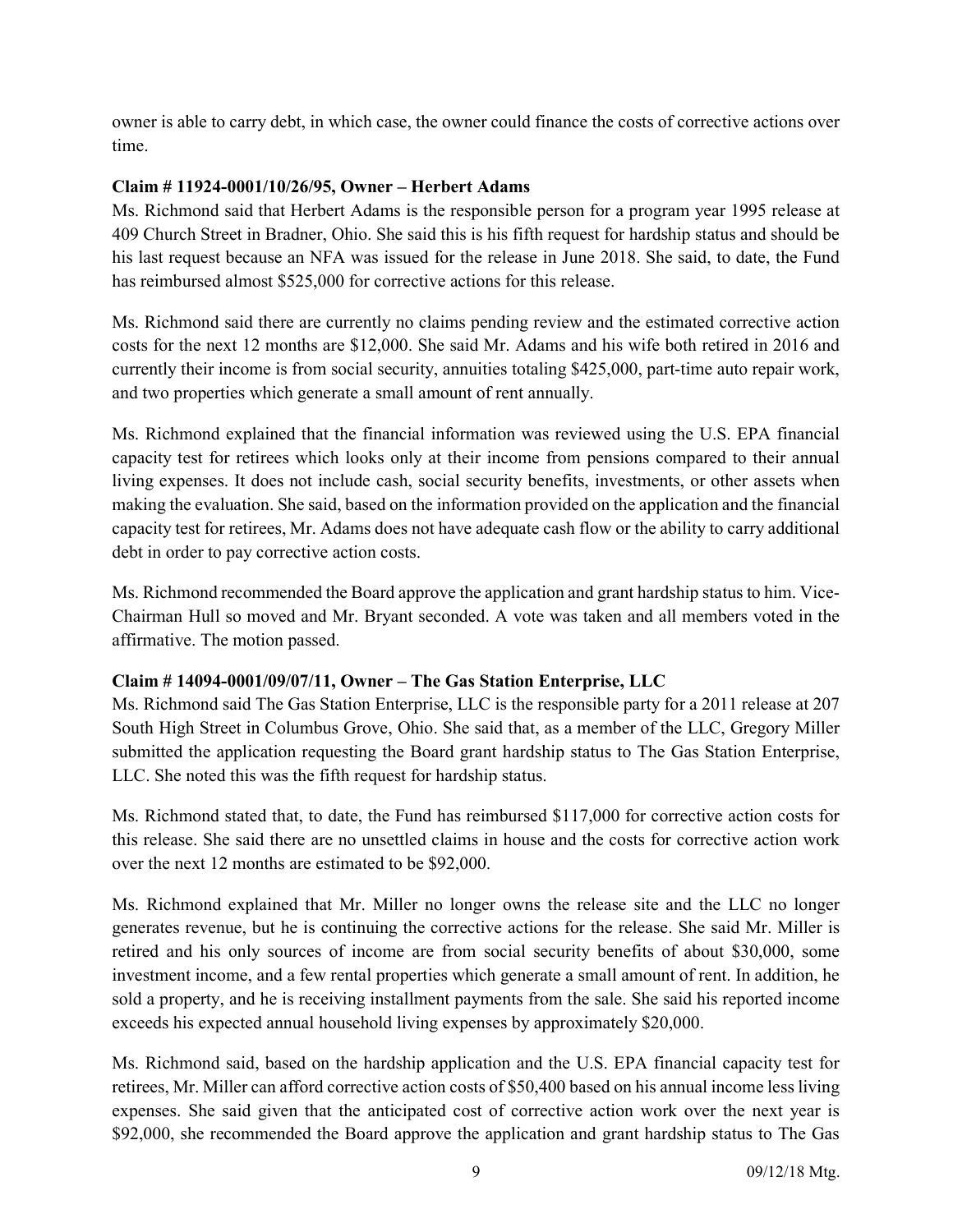Station Enterprise, LLC. Vice-Chairman Hull so moved and Mr. Bryant seconded. A vote was taken and all members voted in the affirmative. The motion passed.

## **Claim # 15303-0001/06/24/14, Owner – Rohr's Auto Service**

Ms. Richmond said that Robert Rohr is the responsible person for a 2014 release at 112 First Street in Massillon, Ohio. She said this is his fourth request for hardship status. She said to date, the Fund has reimbursed \$96,000 for corrective action costs for this release and there is one unsettled claim in house for about \$21,000. She said the corrective action costs for the next 12 months are estimated to be \$55,000.

Ms. Richmond stated that after taking operating losses for several years, Mr. Rohr closed the business in 2013 and sold a portion of the assets to pay outstanding bills. She said his only source of income is his social security benefits which total about \$20,000 annually. She noted that he is trying to sell the property, but has been unable to sell it without a determination of no further action by the State Fire Marshal.

Ms. Richmond said, based on the fact that the estimate of \$55,000 for corrective action costs for the next 12 months far exceeds his reported annual income, she recommended the Board approve the application and grant hardship status to Mr. Rohr. Vice-Chairman Hull so moved and Mr. Hills seconded. A vote was taken and all members voted in the affirmative. The motion passed.

## **Claim # 16065-0001/03/25/96, Owner – Lois Jeffers**

Ms. Richmond said that Lois Jeffers and her deceased husband are the responsible persons for a release that was discovered in 1996 at 89 South Main Street in Fredericktown, Ohio. She said, although the site was sold in March of 2007, Ms. Jeffers has continued the corrective actions at the site.

Ms. Richmond said that, to date, the Fund has reimbursed \$328,000 for corrective actions for this release. She said, although there are no claims currently pending review, the cost of corrective action work expected to be conducted over the next 12 months is estimated to be \$31,000.

Ms. Richmond said Ms. Jeffers is retired and her only source of income is her social security benefits which are about \$22,000 annually. She said this is slightly higher than her reported household living expenses. She stated that Ms. Jeffers has limited assets, and based upon the fact that the estimate of \$31,000 for corrective action costs for the next 12 months exceeds her annual income, she recommended the Board approve the application and grant hardship status to Ms. Jeffers. Vice-Chairman Hull so moved and Mr. Bryant seconded. A vote was taken and all members voted in the affirmative. The motion passed.

## **Claim # 18344-0001/10/26/98, Owner – Red Stripe Associates, LLC**

Ms. Richmond said Red Stripe Associates, LLC is the responsible party for a release that was discovered in 1998 at 50708 National Road in Saint Clairsville, Ohio. She said Gary Glessner submitted the application requesting the Board grant hardship status to the LLC. She noted this was Red Stripe Associates' 17th request for hardship status.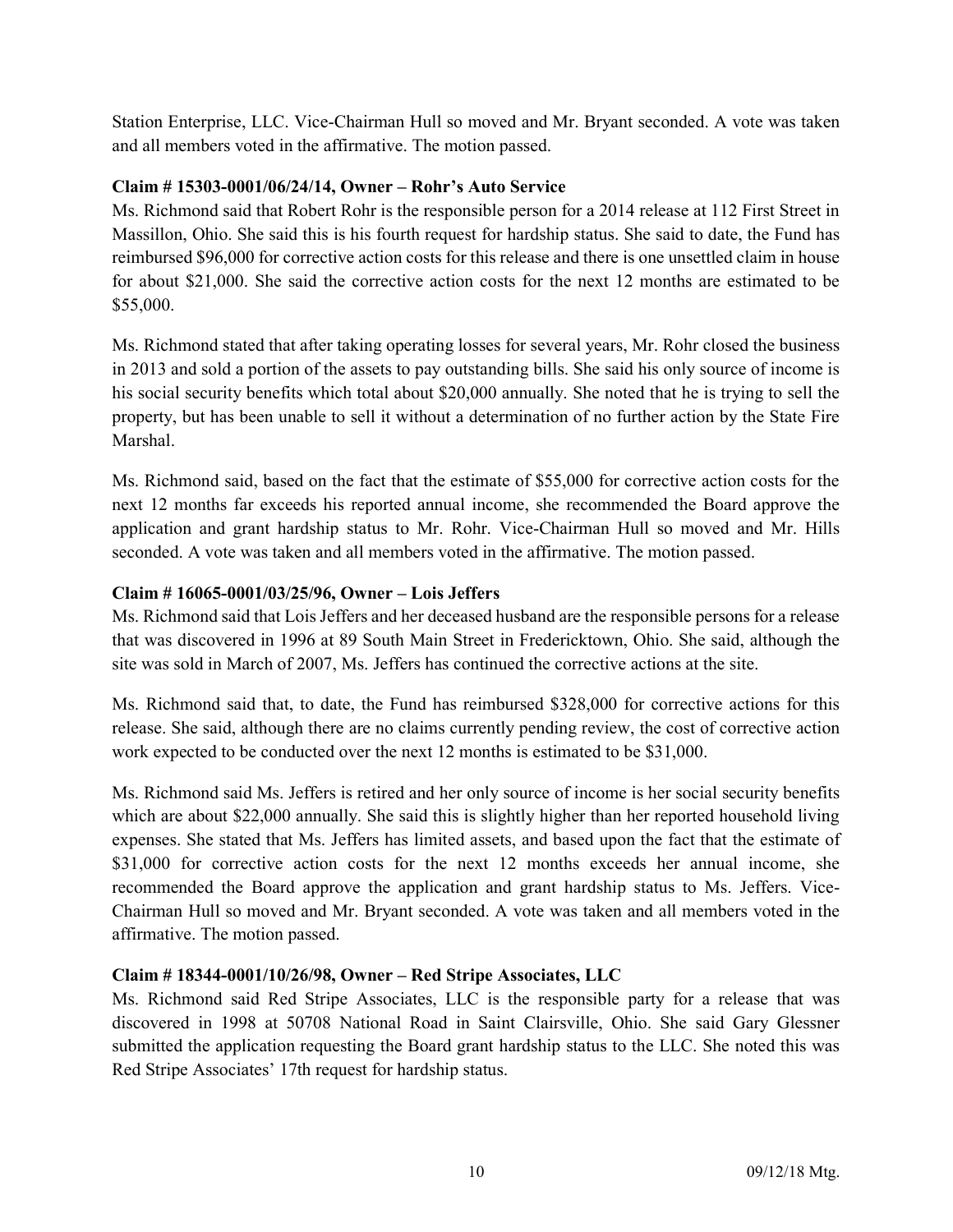Ms. Richmond stated that to date, the Fund has reimbursed \$243,000 for corrective action costs for this release and the corrective action work expected to be conducted over the next 12 months is estimated to be \$25,000.

Ms. Richmond said the property and business were sold in November 2008 and Red Stripe Associates provided financing to the new owner. She said Red Stripe Associates received the final payment in November 2013 and that payment was used to pay the mortgage on the property. She said that currently, Red Stripe Associates is not generating additional funds, and therefore, it is not in a position where it can acquire financing or self-finance ongoing corrective actions.

Ms. Richmond said that based on the U.S. EPA financial capacity test and information submitted with the application, there is less than a 55% probability that Red Stripe Associates can afford \$25,000 in corrective action costs in the next year and recommended the Board approve the application and grant hardship status to Red Stripe Associates, LLC. Vice-Chairman Hull so moved and Mayor Falconi seconded. A vote was taken and all members voted in the affirmative. The motion passed.

## **Claim # 19924-0001/05/06/14, Owner – P & W Properties, LLC d/b/a Route 22 Sunoco**

Ms. Richmond said that P & W Properties, LLC is the responsible party for a release that was discovered in program year 2013 at 521 Lincoln Avenue in Lancaster, Ohio. She said as the owners of P & W Properties, LLC, Donald and Cindy Husband are requesting the Board grant hardship status to the LLC. She said this is the fourth and last request for hardship status for this release as an NFA was issued on July 18, 2018.

Ms. Richmond stated that to date, the Fund has reimbursed \$90,000 for corrective action costs for this release. She said there are no open claims in house and the corrective action costs for the next 12 months are estimated to be \$6,000.

Ms. Richmond said Mr. and Mrs. Husband are the only members of  $P \& W$  Properties, and they own the property at 521 Lincoln Avenue. She said the station located on the property is operated by another LLC, which is called Route 22 Enterprises, LLC. She noted that Mr. and Mrs. Husband are also owners of Route 22 Enterprises. Ms. Richmond said, per a conversation with Mrs. Husband, Route 22 Enterprises is the entity that paid the remediation costs. She explained that an analysis using the EPA ABEL model was conducted on both P & W Properties and Route 22 Enterprises' financial data and the model estimates a 99% probability that P & W Properties can afford \$6,000 in corrective action costs, and an 86% probability that Route 22 Enterprises can afford \$6,000 in corrective action costs.

Ms. Richmond stated that a claim for which hardship has been granted is on average reviewed within 30 days, however, up to 90 days is a reasonable time period. She noted that claims without hardship status are currently being processed on average within 90 days of receipt. She said given P & W Properties' and Route 22 Enterprises' current liquid assets, net worth, and gross business income and the current claims processing time, both LLC's are in a financial position where they can afford the \$6,000 in corrective action costs to be incurred within the next 12 months. She then recommended the Board deny the application for hardship status. Vice-Chairman Hull moved to deny the application and Ms. Waggener seconded. A vote was taken and all members voted in the affirmative. The motion passed.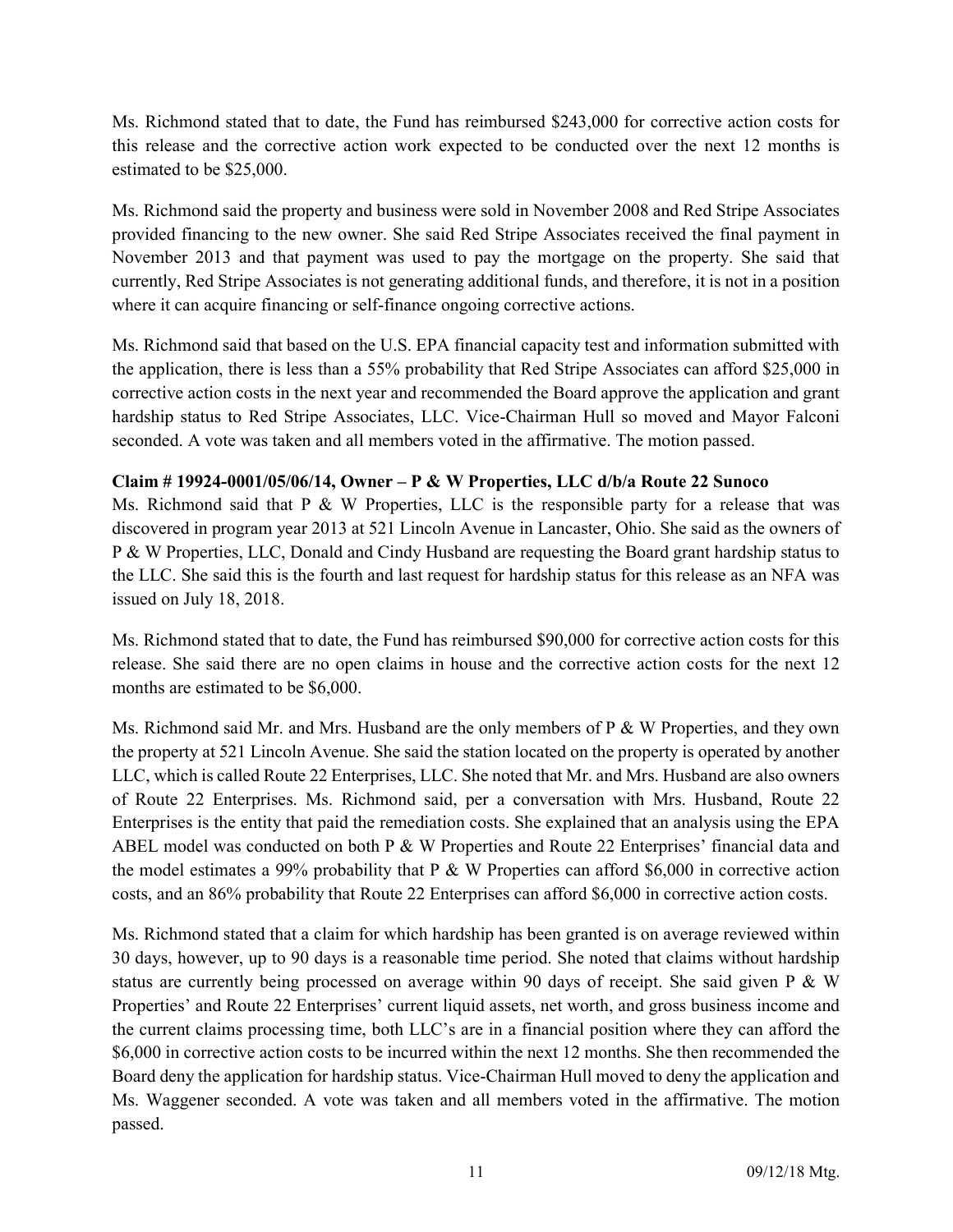## **Certificates of Coverage – Ratifications:**

Chairman Rocco called upon Ms. Richmond to present the lists of owners who have either been issued or denied a Certificate of Coverage for ratification by the Board.

Ms. Richmond said the lists behind Tabs 8, 9, and 10 are listings of facilities that had been issued or denied a program year 2016, 2017, or 2018 Certificate of Coverage.

Ms. Richmond said the process used to review the fee applications and issue or deny a Certificate of Coverage includes a review for completeness to determine full payment was received; financial responsibility for the deductible has been demonstrated; and the owner has certified with his signature that he is in compliance with the State Fire Marshal's rules for the operation and maintenance of petroleum underground storage tanks. She said, if these requirements are met and if the tanks existed in previous years, a Certificate for the subject tanks has been issued to the owner in at least one of the prior two years, then a Certificate of Coverage is issued.

Ms. Richmond explained that, if deficiencies or compliance issues are identified, notice is provided to the owner in accordance with the Board's rules. The owner is provided 30 days to respond to the notice with information to correct the deficiency or compliance issue. If correcting information is not received within this time, a determination denying the Certificate of Coverage is issued to the owner.

Ms. Richmond said the Board's rules and the Revised Code make provisions for an appeal of the determination. She said that, throughout this process, the Board's staff works with the owner to correct the fee statement record and, if necessary, refers the owner to BUSTR to correct the registration record.

Ms. Richmond requested the Board ratify her actions with respect to the issuance of the 2016 program year Certificates of Coverage for the 29 facilities included on the list behind Tab 8.

Vice-Chairman Hull moved to ratify the issuance of the 2016 Certificates of Coverage for the facilities listed. Mayor Falconi seconded. A vote was taken and all members were in favor. The motion passed.

Ms. Richmond requested the Board ratify her actions with respect to the denial of the 2016 program year Certificate of Coverage for the one tank on the list behind the Tab 8 green divider page.

Vice-Chairman Hull moved to ratify the denial of the 2016 Certificate of Coverage that was listed. Mr. Bryant seconded. A vote was taken and all members were in favor. The motion passed.

Ms. Richmond requested the Board ratify her actions with respect to the issuance of the 2017 program year Certificates of Coverage for the 53 owners of the 81 facilities included on the list behind Tab 9.

Vice-Chairman Hull moved to ratify the issuance of the 2017 Certificates of Coverage for the facilities listed. Mr. Hills seconded. A vote was taken and all members were in favor. The motion passed.

Ms. Richmond requested the Board ratify her actions with respect to the denial of the 2017 program year Certificates of Coverage for the 86 tanks located at the 29 facilities on the list behind the Tab 9 green divider page.